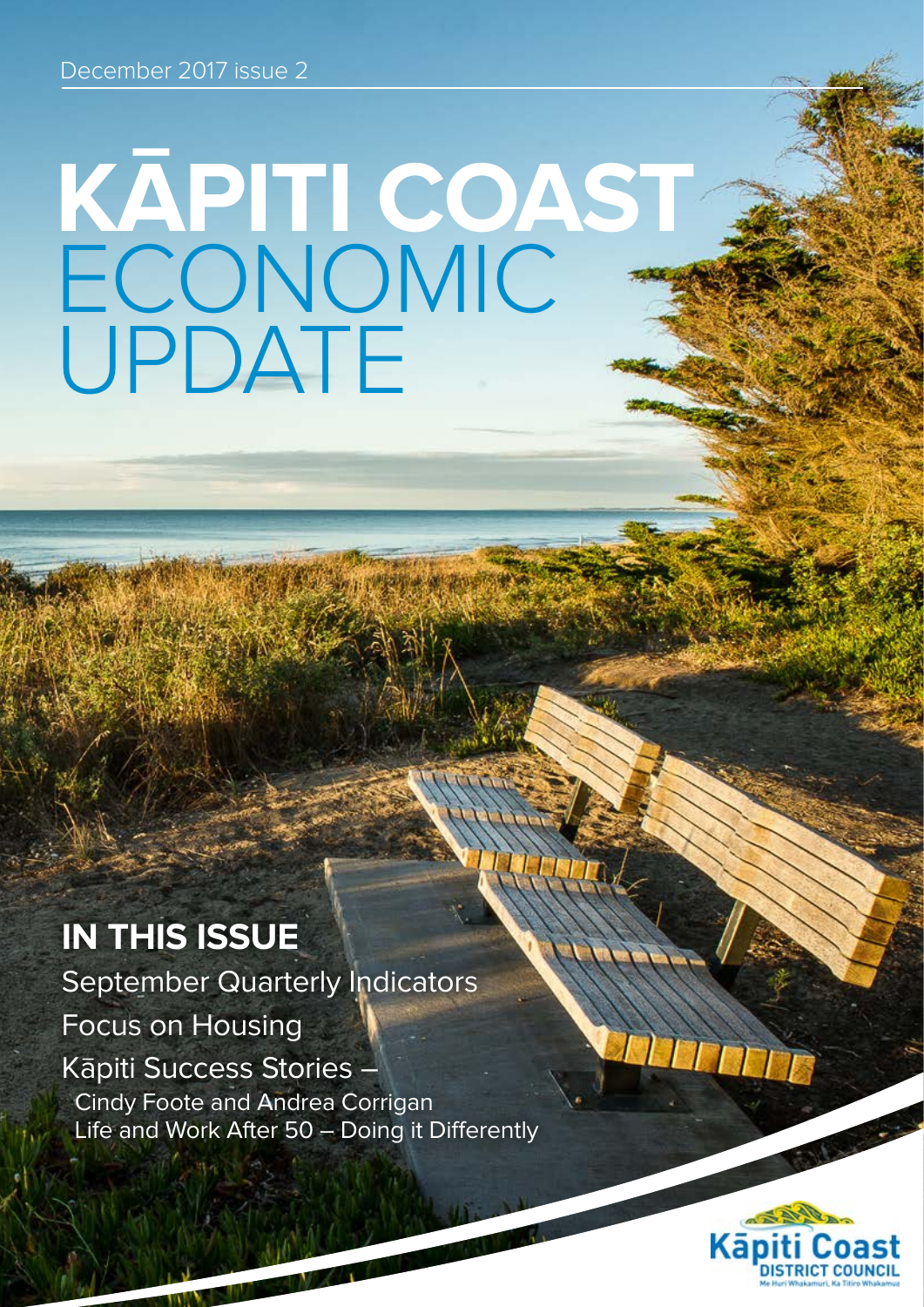## KIA ORA



It's been a busy year on the Kāpiti Coast and as many of us are starting to wind down for the Christmas break our retailers, tourism operators and accommodation providers are gearing up for the summer season.

Our district's economy is in good health and we expect the growth trend that we've enjoyed over the past 12 months to continue. As we look ahead to the New Year, the Council will continue to facilitate and support opportunities to grow our local economy and attract investment for visitor and business markets. This includes working with Air New Zealand to support initiatives that will increase passenger numbers, both inbound and outbound.

Projects, such as Transmission Gully and Peka Peka to Ōtaki Expressway, will continue to both challenge and bring growth opportunities to our district. The Council remains focussed on working with the business community to help mitigate any negative impacts of construction and respond positively to change.

Finally, please join me in welcoming Sarah Todd, Economic Development Manager, to the Council team. Sarah will lead the development and implementation of our economic development work programme and will work closely with key stakeholders to explore opportunities for growth.

Have a safe and happy Christmas and best wishes for 2018.

Ngā mihi

#### **James Cootes**

Ward Councillor for Ōtaki and member of the Kāpiti Economic Development Leadership Group

## **SUMMARY**

Kāpiti's economy grew by 3.8% over the 12 months to September 2017, according to Infometrics' provisional estimate of GDP. This positive result follows growth of 3.6% the previous year. Indicators of spending and investment are expanding sharply, particularly those related to construction. Traffic flows rose 3.2% in the year to September 2017.

Population growth in Kāpiti remained strong, and growth has averaged 0.9%pa over the past 10 years.

These additional people have added significantly to demand in Kāpiti. Electronic card data from Marketview shows that retail spending in Kāpiti climbed 3.8%, car registrations increased by 16%, while residential building consent numbers rose 33% in the year to September 2017.

Job advertisment data has shown increases to the number of positions being advertised in the lower North Island. Nevertheless, there are still some workers in more vulnerable positions, with the number of people seeking Jobseeker Support rising slightly. But the prospect of increased government spending bodes well for those commuting to Wellington for public sector jobs.

Business spending and investment remain buoyant. Commercial vehicle sales increased 35% over the past year, while the value of non-residential building consents climbed

20%. The most recent BNZ-BusinessNZ Performance of Services Index and Performance of Manufacturing Index Survey pointed towards continued expansion of business activity across the lower North Island.

The tourism sector in Kāpiti is growing. Commercial guest nights rose 3.1% over the September year, while visitor spending increased 5.3%. Infometrics' analysis of Airbnb data shows that the number of Airbnb listings rose from 185 in October 2016 to 375 in September.

For the full Infometrics report visit:

www[.ecoprofile.infometrics.co.nz/kapiti+coast+district/](https://ecoprofile.infometrics.co.nz/kapiti+coast+district/QuarterlyEconomicMonitor) [QuarterlyEconomicMonitor](https://ecoprofile.infometrics.co.nz/kapiti+coast+district/QuarterlyEconomicMonitor)



For more information please contact Cheryl Paget, Programme Advisor – Economic at Kāpiti Coast District Council [cheryl.paget@kapiticoast.govt.nz](mailto:cheryl.paget%40kapiticoast.govt.nz?subject=Kapiti%20Economic%20Update) 027 555 3505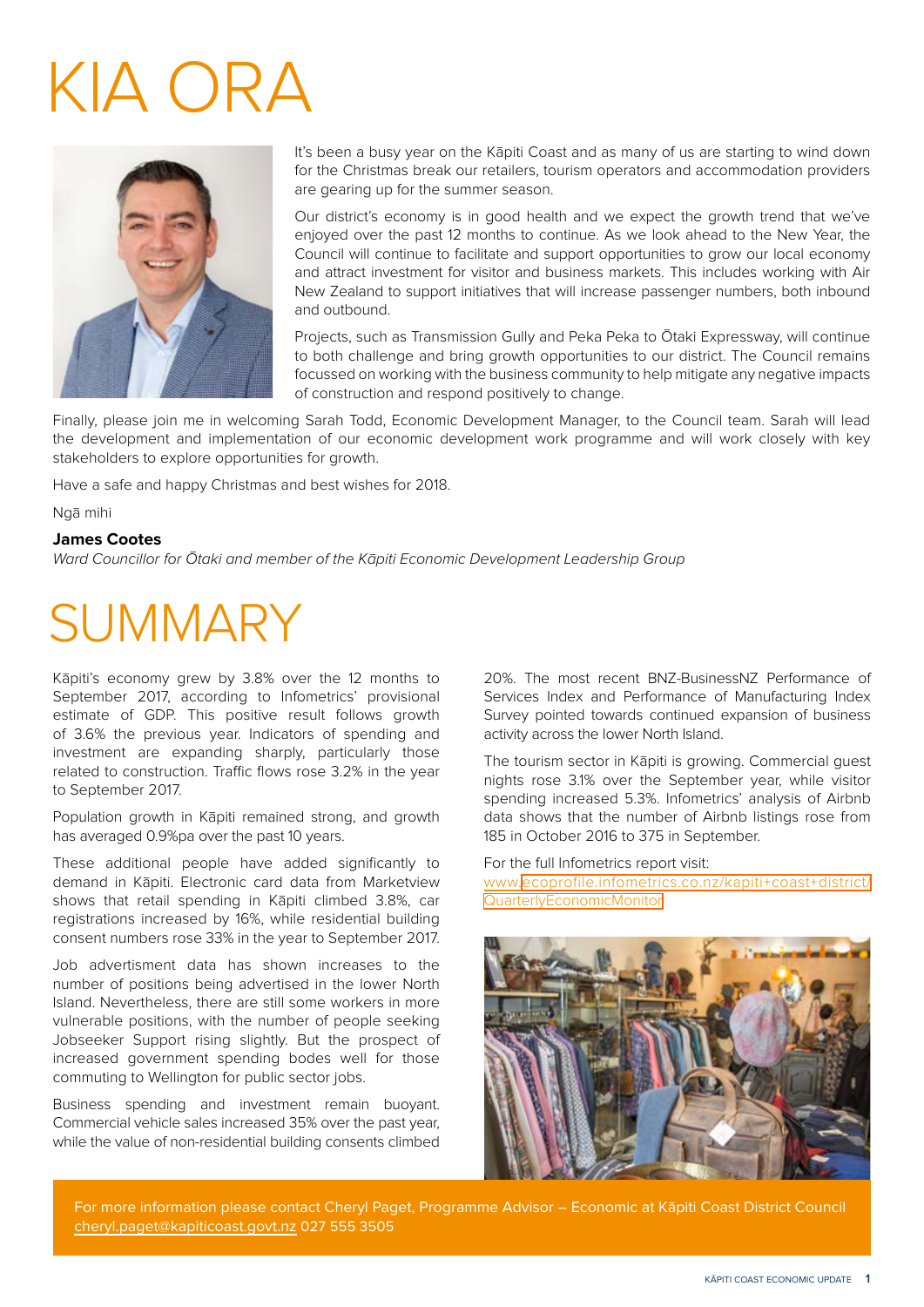#### **SEPTEMBER QUARTERLY INDICATORS >>>**

Statistics by Infometrics (unless otherwise stated)

## GDP

#### Annual average % change Sep 16 – Sep 17 Gross domestic product growth



#### Annual level, Kāpiti Coast District Gross domestic product (\$m)



#### For the year to September 2017 GDP in Kāpiti Coast District



GDP in Kāpiti Coast District was up 3.8% for the year to September 2017 compared with a year earlier. Growth was higher than in New Zealand (2.5%) and higher than in the Wellington Region (2.1%).

GDP was \$1,638 million in Kāpiti Coast District for the year to September 2017 (2010 prices).

Annual GDP growth in Kāpiti Coast District peaked at 4.8% in the 12 months to June 2017.

### NET MIGRATION

#### Annual number of persons, Kāpiti Coast District



Kāpiti Coast District experenced a permanent and longterm net migration gain of 215 persons in the year to September 2017. This compares with a gain of 216 a year ago, and a ten year average loss of 33.

New Zealand's annual net migration increased to 70,983 from 69,947 a year ago.

### GUEST NIGHTS

Annual average % change Sep 16 – Sep 17



Total guest nights in Kāpiti Coast District increased by 3.1% in the year to September 2017. This compares with an increase of 2.6% in New Zealand.

Visitors stayed a total of 178,831 nights in Kāpiti during the year to September 2017, which was up from 173,375 nights a year ago.

The occupancy rate (excluding holiday parks) was 26.6% in September 2017 (Statistics New Zealand Commercial Accommodation Monitor Kāpiti-Horowhenua)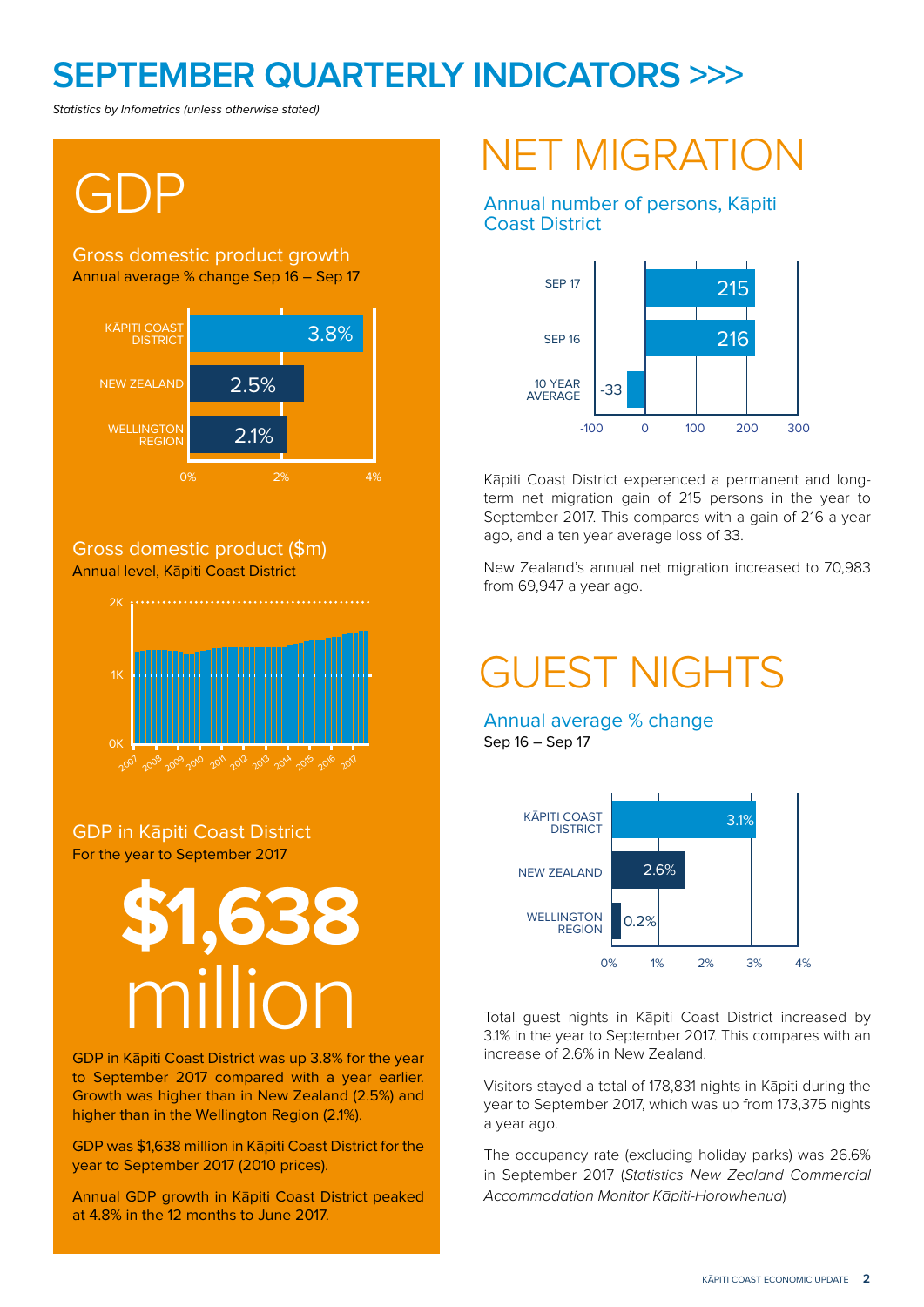### UNEMPLOYMENT RATE

#### Average annual rate

- Kāpiti Coast District
- Wellington Region
- New Zealand



The annual average unemployment rate in Kāpiti was 4.9% in September 2017, down from 5.4% a year earlier.

The unemployment rate in Kāpiti Coast District was the same as the New Zealand, where the unemployment rate was also 4.9% over the 12 months to September 2017.

Over the last ten years, the unemployment rate reached a peak of 6.7% in March 2013.

### **JOBSEEKER** SUPPORT RECIPIENTS

#### Annual average, Kāpiti Coast District



Working age Jobseeker Support recipients in Kāpiti in the year to September 2017 increased by 4.5% compared with the previous year. Growth was higher relative to New Zealand, where the number of Jobseeker Support recipients increased by 0.6%.

An average of 1,418 people were receiving a Jobseeker Support benefit in Kāpiti in the 12 months to September 2017. This compares with an average of 1,453 since 2010.

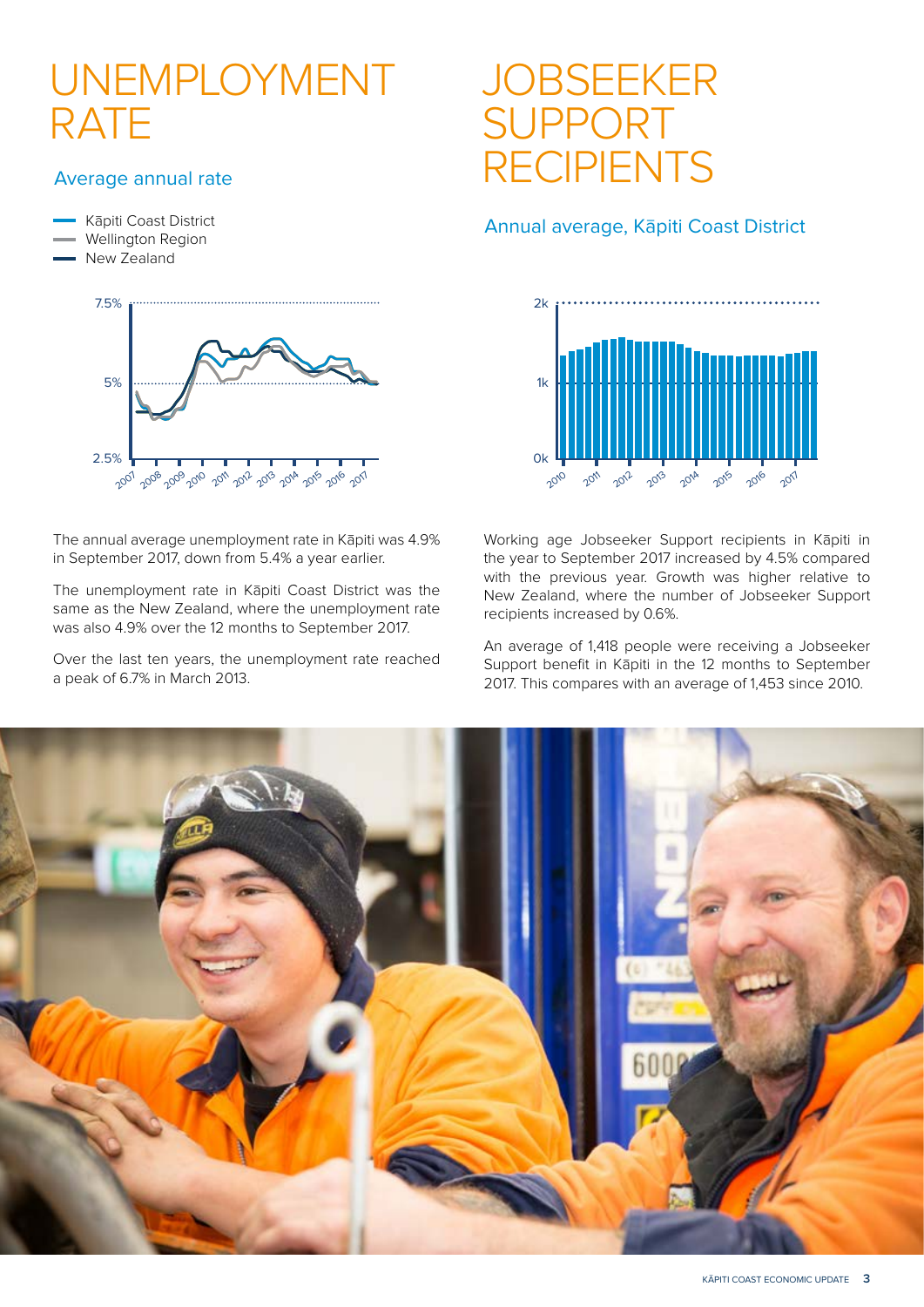

### TRAFFIC FLOW

Annual average % change Sep 16 – Sep 17



Traffic flows in Kāpiti increased by 3.2% over the year to September 2017. This compares with an increase of 2.3% across New Zealand.

### CAR REGISTRATIONS

#### Annual number, Kāpiti Coast District

The number of new and first time cars registered in Kāpiti increased by 16% in the year to September 2017 compared with the previous 12 months. Growth was higher than in the rest of New Zealand, where car sales increased by 9.4%.

A total of 1,892 cars were registered in Kāpiti in the year to September 2017. This compares with the ten year average of 1,415.



### COMMERCIAL VEHICLE REGISTRATIONS

Annual number, Kāpiti Coast District



The number of commercial vehicles registered in Kāpiti increased by 35% in the year to September 2017, compared with the previous 12 months. Growth was higher than in New Zealand, where commercial vehicle sales increased by 19%.

A total of 397 commercial vehicles were registered in Kāpiti in the year to September 2017. This is higher than the ten year annual average of 226.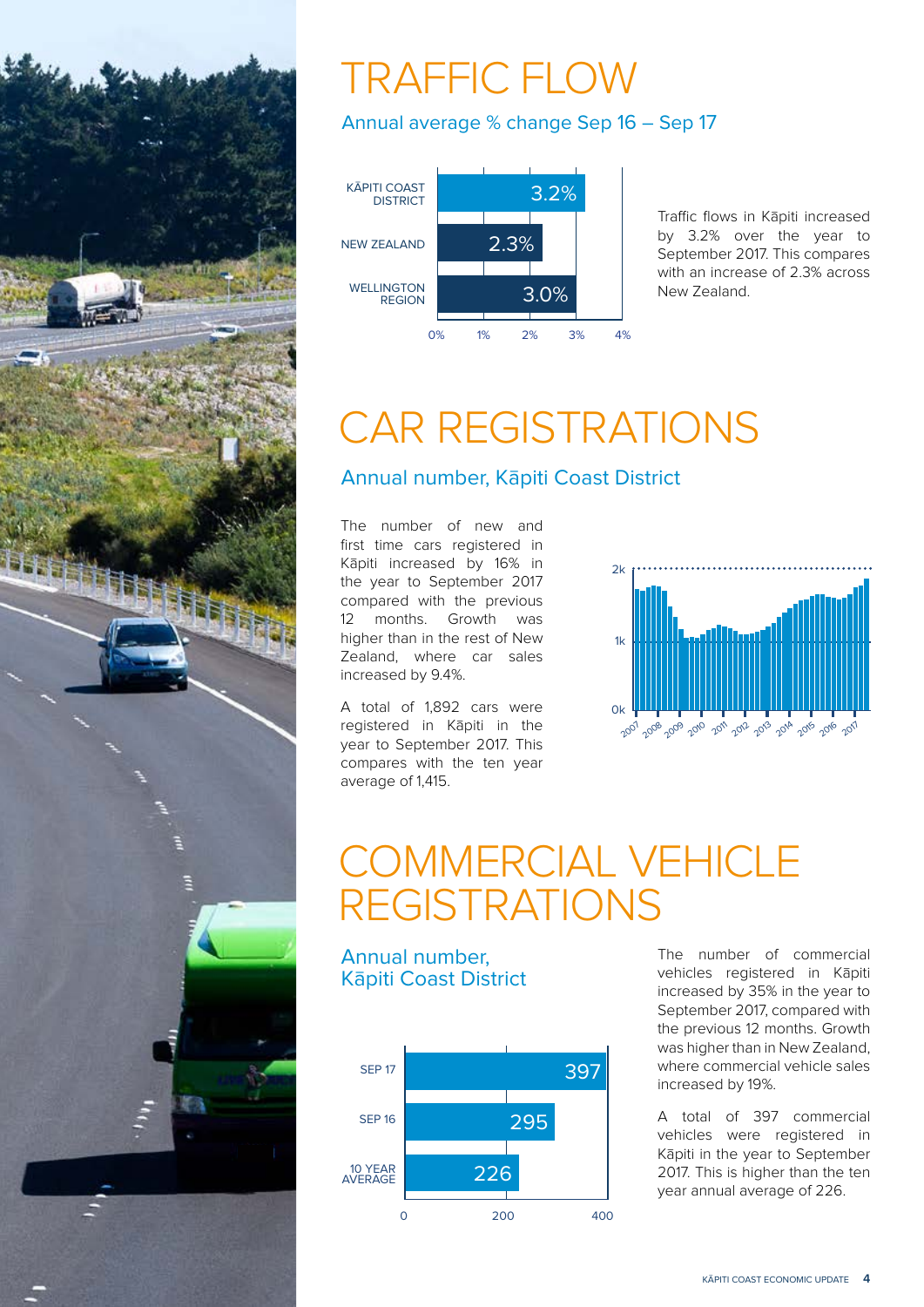#### **FOCUS ON HOUSING >>>**

#### **Housing is a topical subject in New Zealand, in terms of supply and demand, quality and affordability, and is likely to be discussed for some time to come.**

Being able to live in a house that is warm, dry and affordable, whether you are paying a mortgage or rent, is important for well-being, but is becoming increasingly difficult for lower income households.

Recent data shows that housing is becoming less affordable when based on the estimated average mean earnings of \$43,760 in 2016. The average house price in Kāpiti over the last 12 months was \$504,798 up over 15% from a year ago. There are variances within the region, for example the median sale price in Ōtaki in September 2017 was \$381,500 whilst in Paraparamu Beach houses reached a median of \$561,750. (REINZ)

Rental prices are also less affordable, the September 2017 quarter estimate is \$377 a week, which is more than the New Zealand average of \$304. Rental properties were last affordable in September 2009. Tenancy bond data shows that in recent years the highest rents in Kāpiti for flats and apartments of all sizes have been in Paraparaumu Beach South and Raumati Beach, while the lowest rents have been in Ōtaki and Paraparaumu Central.

There are many reasons why house prices and rents have gone up. Some of this is about supply and demand – there are simply not enough properties for the number of people who want to live in them. In places like Waikanae Beach, around 35% of houses are classed as unoccupied dwellings – houses that are often baches or holiday homes. That's a lot of houses that just aren't in the market at all. The cost of accommodation in the rest of the Wellington region is a factor, as first time buyers priced out of the city look further afield for a home, and the retired looking for the quality of life that the coast offers. Empty nesters are also moving here, cashing up on their city properties with half an eye to comfortable living for later life. In the 12 months to September 2017, a total of 1,074 houses were sold in Kāpiti, a 15% decrease on the previous year. So prices are going up, and sales are going down.

You don't have to go far in the district to see the number of new houses being built. Residential consents have increased by 33% in the year to September 2017, and of the 2,101 residential buildings that were consented between 1 July 2007 to 31 July 2017, 78.9% were for houses, 15.0% were for retirement village units, and 5.9% were for town houses, flats and other dwellings, and less than 1% were for apartments. In the 10 years between 2007 and 2017, Council has consented on average approximately 210 residential buildings per annum.

Forecasts based on currently known, planned residential development suggest that this average rate of residential development is projected to continue over the next 25 to 30 years. (ID Profile) As such, the forecast suggests that residential development will meet demand. At no point is residential demand forecast to exceed residential supply, which is good news, but doesn't help those looking for a new place now.

#### Kāpiti Coast forecast residential dwellings and households, 2013 to 2043



#### House price growth



Source: Infometrics

2017

Rent affordability index

Quarterly level



KĀPITI COAST ECONOMIC UPDATE **5**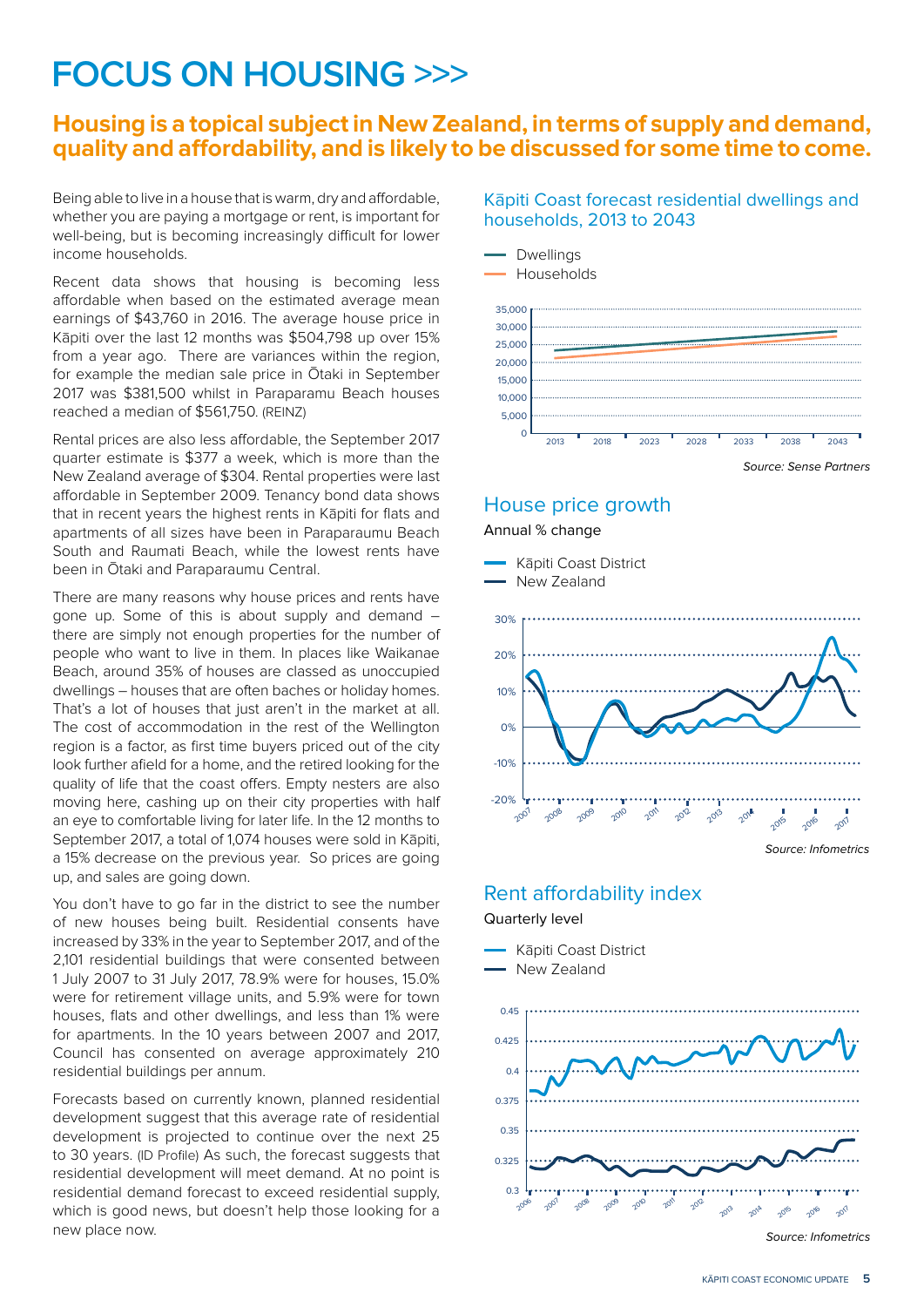### RESIDENTIAL **CONSENTS**

#### Quarterly number, Kāpiti Coast District



A total of 71 new residential building consents were issued in Kāpiti in the July to September 2017 quarter, compared with 68 in the same quarter last year.

On an annual basis, the number of consents in Kāpiti increased by 33% compared with the same 12-month period a year ago. The number of consents across New Zealand increased by 3.0% over the same period.

### NON-RESIDENTIAL CONSENTS

#### \$m, annual running total, Kāpiti Coast **District**



Non-residential building consents to the value of \$30 million were issued in Kāpiti during the current year to September 2017.

The value of consents increased by 20% over the year to September 2017. By comparison, the value of consents across New Zealand increased by 5.9% over the same period.

Over the last 10 years, consents in Kāpiti Coast District reached a peak of \$41 million in the year to June 2017.

### HOUSE PRICES HOUSE SALES

Annual % change Sep 16 – Sep 17



The average current house value in Kāpiti Coast District was up 15% in September 2017 compared with a year earlier. Growth outperformed relative to the rest of New Zealand, where prices increased by 3.1%.

The current average current house value is \$504,798 in Kāpiti. This compares with \$637,670 in New Zealand.

Annual number, Kāpiti Coast District



Houses sold in Kāpiti **\$504,798** year ending September 2017

House sales in Kāpiti in the year to September 2017 decreased by 15% compared with the previous year. Growth outperformed relative to the rest of New Zealand, where sales decreased by 17%.

A total of 1,074 houses were sold in Kāpiti in the 12 months ended September 2017. This compares with the ten year average of 1,087.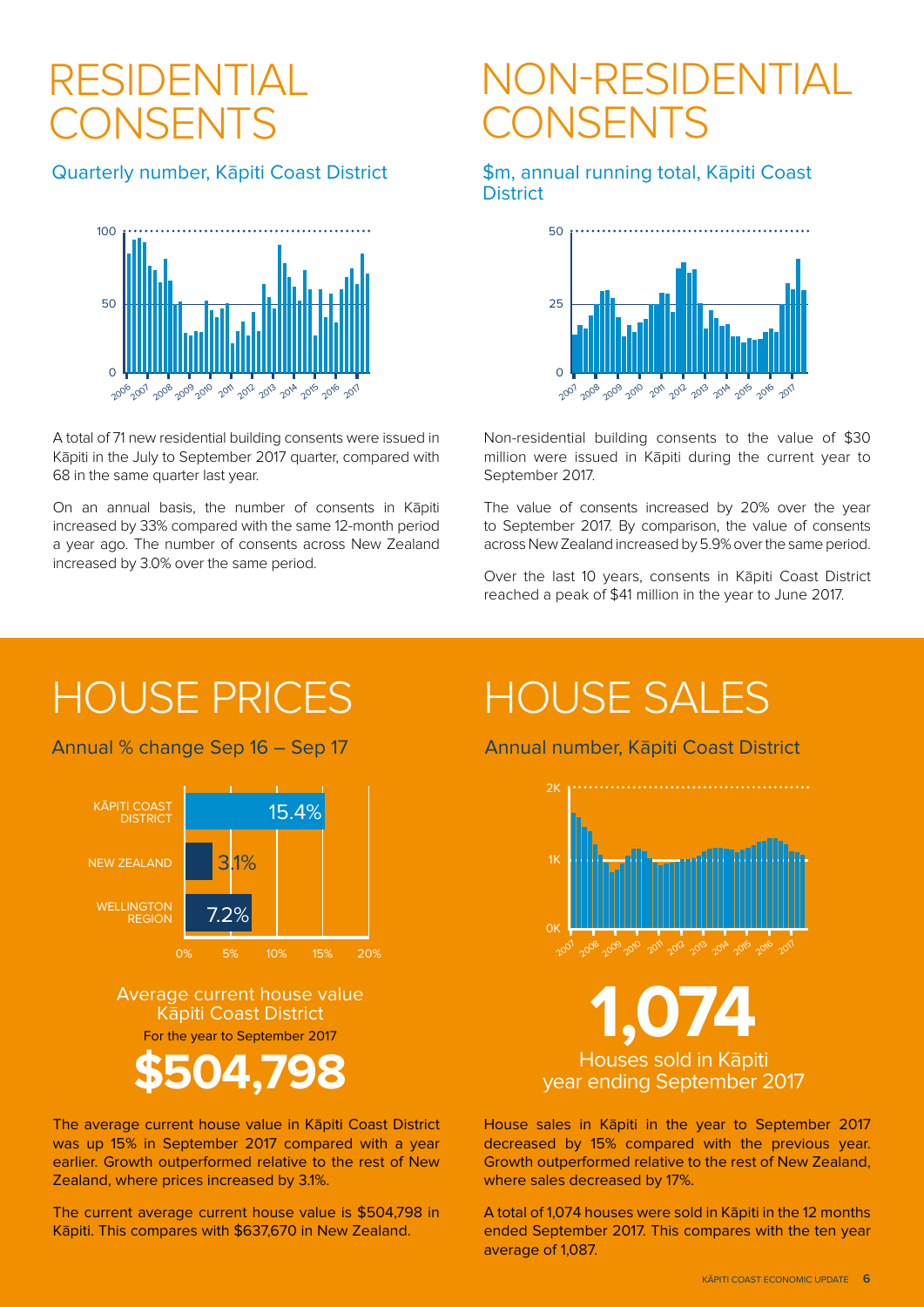### **KĀPITI SUCCESS STORIES >>>**

### CINDY FOOTE

**What Cindy Foote doesn't know about the property market could probably fit onto the back of a postage stamp.** 



Cindy, who set up Jade Property Management in 2006, bought her first section when she was 18. Two weeks later the share-market collapsed.

"I was paying 21% interest and it was three years before I could afford to build on the section," recalls Cindy of her first foray into the property market.

But that didn't deter the born-and-bred Kāpiti entrepreneur and while raising two children (Deanne now 27 and Brandon, 25) and completing a degree in valuation and property management, Cindy found herself managing around 30 rental properties for family and friends for free.

Realising she was good at it, Cindy started Jade Property Management from her Kāpiti home. Fast forward eleven years and she now has around 300 rental properties on her books.

"What really gets me out of bed in the morning is helping people to find a home. Everyone wants a nice roof over their heads and I'm passionate about helping tenants to find that"

Cindy's certainly got her work cut out for her, with an increase in demand for rentals – particularly in the \$380–\$460 a week bracket – in the last few years. "I recently had a viewing of a three-bedroom home in Kāpiti that 30 people turned up to. A few years ago, I would be lucky to have 10."

Cindy doesn't believe the opening of the Kāpiti Expressway has had a huge impact, but instead puts the increase down to low interest rates, more Aucklanders and Wellingtonians buying in the region, more first-home buyers and not enough houses being built. "It's not unique to Kāpiti."

She does, however, expect the demand for Kāpiti rental properties to "go through the roof" once Transmission Gully is operational. "I can see a real housing crisis looming if we don't get more houses built."

The grandmother of three is doing her bit to help – she's currently working on a project to provide social housing in Kāpiti. "I've got a section and if the bank says yes I'm going to build a few houses for social housing tenants. In my experience, they are great tenants and are so thankful to have a place to call home."

### ANDREA CORRIGAN

#### **From helping introduce Red Bull to the UK to working with celebrities such as Jack Nicholson and Jodie Foster in an Aspen ski resort, there's not much Andrea Corrigan hasn't done.**

Her latest incarnation is as a residential real estate agent, having started with The Professionals and now with Bayleys Kāpiti. It's a role that British-born Andrea believes brings together the various strands of her colourful career, from marketing and sales to dealing with people.

Andrea moved to Kāpiti with her partner Amanda in 2010 (the couple have two children - Lacey, 3, and four-monthold Finn). She admits she's been incredibly busy" since getting into real estate.

"I've doubled my listings year-on-year," says Andrea. "When I started in 2015, prices were stable, houses were selling for \$20-\$30K within RV and properties were taking two-three months to sell."

Almost three years on and Andrea says there aren't enough houses in Kāpiti to meet demand.

"Some of that increase has come from the Kāpiti Expressway making the area more attractive to buyers, but lower interest rates have also see a huge influx of especially first home buyers who've been priced out of the market in Wellington coming to Kāpiti for the lifestyle and because they know they can get more for their money here."

Although Kāpiti has long been seen as a retirement haven, Andrea says young families are also increasingly drawn to the warmer climate, affordable housing and infrastructure, including good schools and early childhood centres.



"We're also seeing a lot of people in their late 50s and early 60s buying up here and renting it out until they're ready to retire."

Andrea predicts Transmission Gully will have a "huge" impact on housing, with the pressure to build more houses for the expected influx of those wanting to buy on the coast.

"I think there will be a rush to buy houses before Transmission Gully is completed," she says.